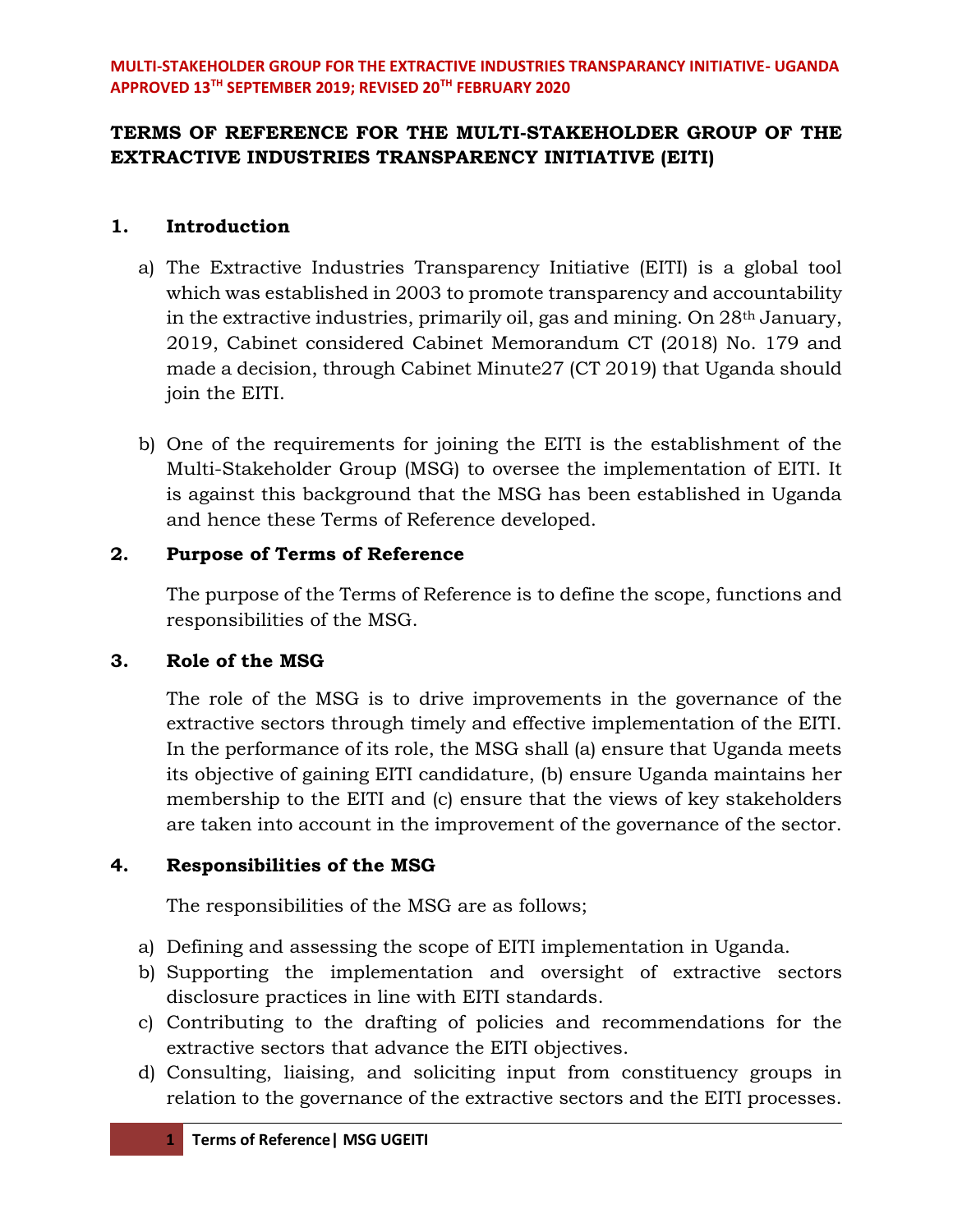- e) Approving the annual work plan including communications, outreach plans and the budget of the UGEITI National Secretariat.
- f) Appointing an Independent Administrator and approving the Terms of Reference of the Independent Administrator.
- g) Overseeing the EITI candidature application process.
- h) Overseeing the EITI reporting process, endorse the EITI Reports and engage in subsequent Validations.
- i) Undertaking effective outreach activities with civil society groups and companies through communication such as media, website and letters, informing stakeholders of the government's commitment to implement the EITI, and the central role of companies and civil society.
- j) Widely disseminating to the public information that results from the EITI process, notably primary disclosures at source and the EITI Report.
- k) Ensuring the appropriate involvement of relevant institutions on all matters related to the planning and implementation of the UGEITI.
- l) Considering any other matters pursuant to requests from any MSG member. Such requests shall be submitted in writing to the UGEITI National Secretariat in time to be included in the agenda for the MSG meeting.
- m) Adopting a Code of Conduct for the MSG.

# **5. Governance of the MSG**

- 5.1 Composition, attendance and accountability
	- a) The MSG will be headed by the Chairperson who shall report to the Minister of Finance, Planning and Economic Development.
	- b) In the event that the Chairperson is not able to chair an MSG Meeting, MSG Members at the meeting shall choose from amongst themselves an alternative Chairperson for that MSG Meeting.
	- c) Membership of the MSG shall consist of members, comprising of representatives from the Government, the Private Sector and the Civil Society.
	- d) Each constituency has the right to nominate its own members through the procedures that they choose, taking into consideration the need to ensure that procedures are transparent, open and representative.

# 5.2 Terms of Membership

Members shall be appointed for an initial term of three-years, renewable once.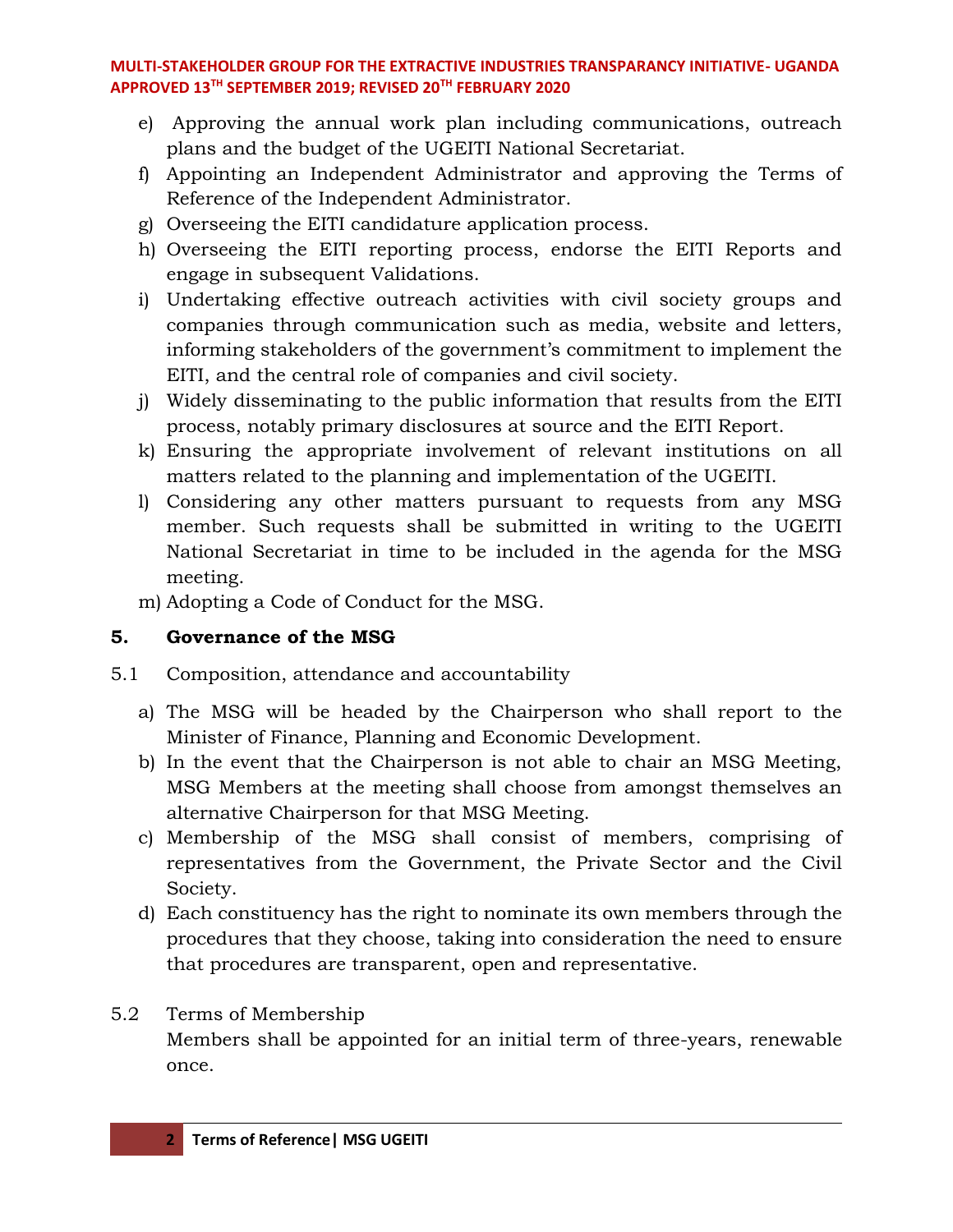- 5.3 Code of Conduct Members must adhere to the Code of Conduct as stipulated under Schedule One.
- 5.4 Responsibilities of the Chairperson of the MSG The Chairperson of the MSG shall have the following responsibilities;
	- a) Champion the UGEITI.
	- b) Head the MSG and ensure effective and open dialogue among the members of the MSG.
	- c) Chair meetings of the MSG.
	- d) Mobilise resources and ensure sustainability of the process, which may be required to duly implement EITI.
	- e) Represent the MSG in external matters.
- 5.5 Responsibilities of the MSG members

The MSG Members shall be required to;

- a) regularly consult their wider constituencies to ensure they continue to reflect the views of their respective constituency as well as ensure the systematic disclosure of EITI data within their home consistency systems and processes.
- b) carry out the tasks assigned to them in accordance to the approved workplan and Terms of Reference of the committees to which they belong with due diligence and efficiency.
- c) ensure the implementation of decisions taken by the MSG.
- d) supervise the preparation of the EITI reports and ensure timely submission of the reports to the EITI International Secretariat.
- e) organize and build the capacities of their constituencies to engage in issues related to extractives governance and the EITI Process.
- f) develop frameworks for monitoring and evaluating impact of EITI.
- g) attend all meetings of the MSG.
- h) be conversant with the EITI standard, laws, regulations and policies governing the extractive industry.

### 5.6 Observers

5.6.1 The MSG may invite participants as Observers to attend MSG meetings. The Observers shall be in the following categories;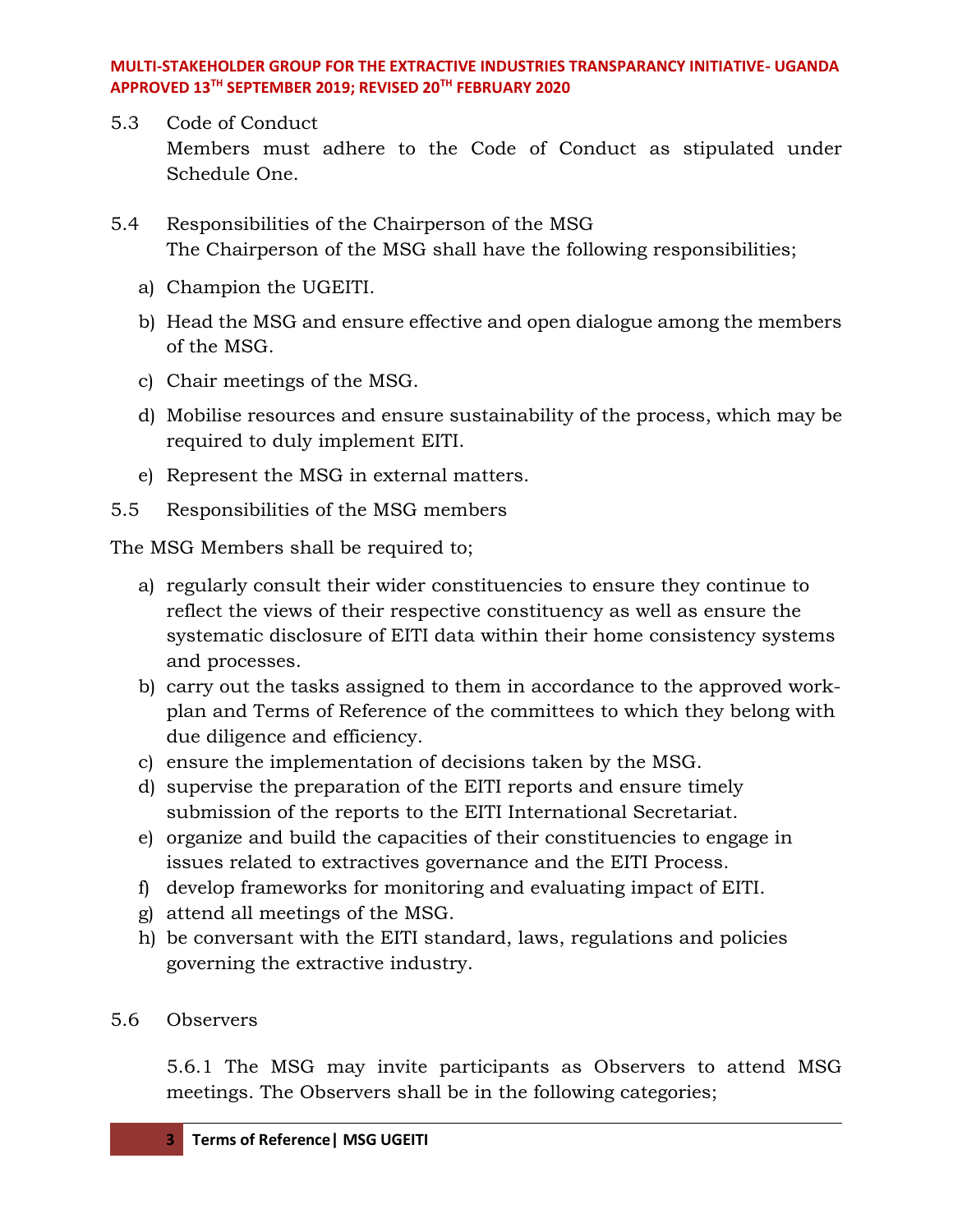- a) Permanent Observers who may be nominated and approved by the MSG,
- b) Standing Observers who may be invited by the MSG from time to time as the MSG deems fit.

5.6.2 The MSG shall notify the UGEITI Secretariat of the invited Observers.

5.6.3 Observers shall have no voting rights but may express their views on specific matters.

5.6.4 The MSG may decide that certain items should be discussed in the absence of Observers.

# **6. Operations and proceedings of the MSG**

- a) MSG Meetings will occur on a quarterly basis or may be called by the Chairperson where need arises and shall be organized by the UGEITI National Secretariat.
- b) The MSG shall hold an Annual General Meeting within the first quarter of each financial year. The agenda of the meeting shall include-
	- (i) The progress of EITI implementation.
	- (ii) Approval of annual work plan and budget for the year.
- c) Any member of the MSG has the right to table an issue to the UGEITI Secretariat for discussion in the MSG meeting.
- d) MSG Members are expected to participate in all meetings. An MSG Member may nominate a proxy if they cannot make it to the MSG Meeting.
- e) Notice of an upcoming MSG Meeting, and agenda and accompanying reading materials will be circulated by the UGEITI National Secretariat at least five days in advance.
- f) Meeting minutes will be circulated within 14 days from the date of the last held MSG meeting.

## **7. Decision-making**

- a) The MSG Meeting shall make every effort to adopt resolutions by consensus.
- b) If a vote is required, resolutions are adopted by a majority requiring the support of at least two thirds of the total votes cast. For the avoidance of doubt, each constituency shall have one vote.
- c) The quorum of an MSG Meeting shall be a minimum of half of the MSG Members, and must include at least one third of the MSG Members from each Constituency.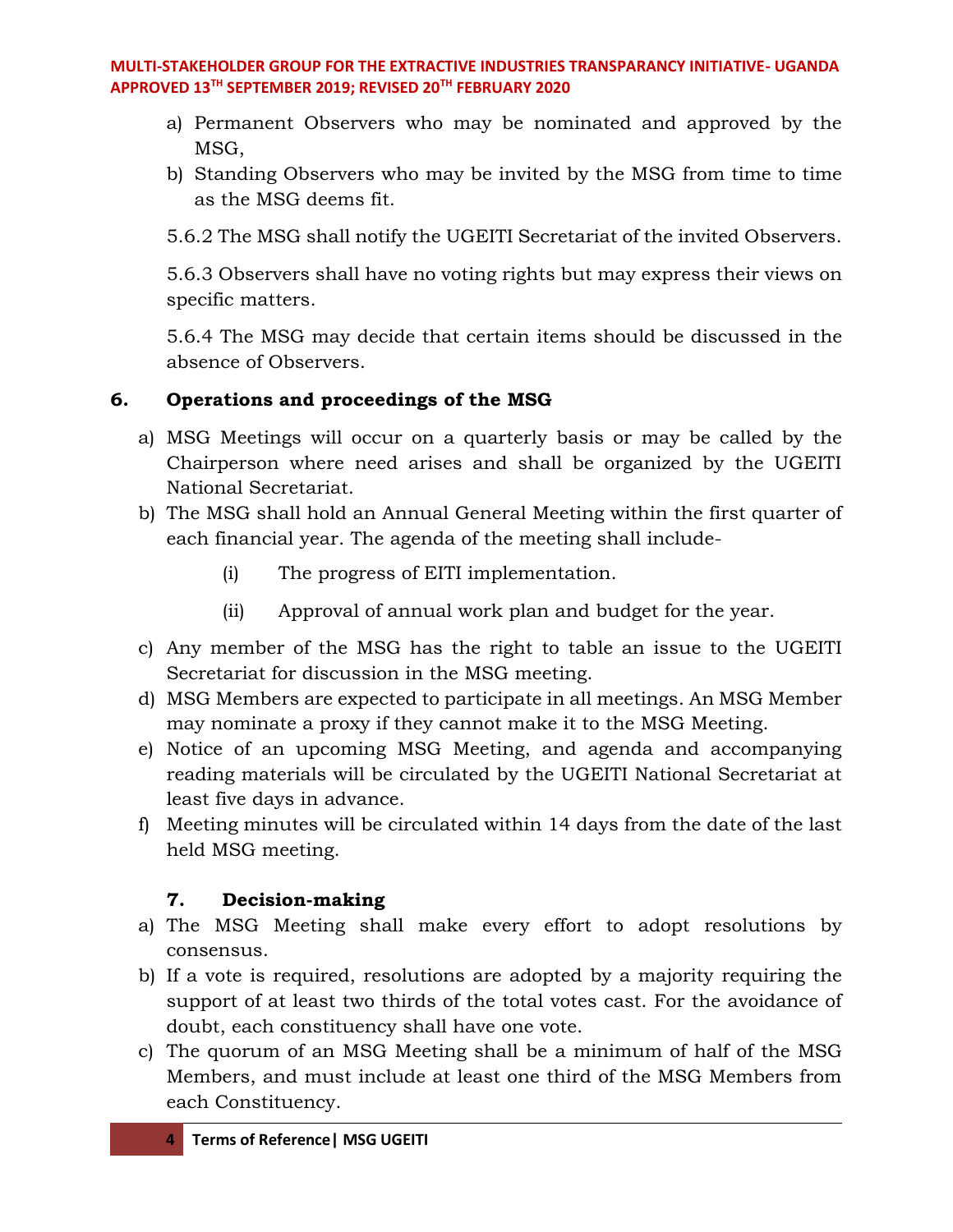- d) No decision may be made in an MSG meeting unless there is quorum at the time of taking the decision.
- e) MSG members shall not take part in deliberations or vote in respect of any matter or arrangement in which he or she is directly and personally interested, or if there are any other special circumstances which could impair confidence in his or her impartiality. The MSG member shall declare such interests to the MSG as soon as possible after he or she becomes aware of the same and this will be recorded in the MSG meeting minutes. Any MSG member shall not be counted in the quorum present when any decision is made about a matter which that MSG Member is not entitled to vote upon.
- f) An MSG Member may be represented in the MSG Meeting by written proxy. The proxy may also include specific voting instructions. A duly signed proxy must be received by the UGEITI Secretariat by the date stated in the notice for the meeting.
- g) In the case of a vacancy on the MSG between two MSG meetings, this vacancy shall be filled by the concerned constituency nominating a new member.
- h) The MSG can be committed externally by the signature of the Chair, with prior consent of the MSG.

## **8. Committees**

- a) The MSG may establish committees to handle particular issues. A committee may consist of both MSG members and non MSG members and should as far as possible reflect the multi-stakeholder nature of the MSG. The chairperson of the Committee shall be chosen from among its members who sit on the MSG.
- b) The committee shall provide its findings and recommendations to the MSG, who will consider those recommendations and make a decision.
- c) Where need arises, the Committee shall draft its Terms of Reference to handle its mandate.

## **9. National Secretariat**

Composition and accountability

- a) A UGEITI National Secretariat shall be established to support the work of the MSG and is responsible for the day-to-day Uganda EITI activities.
- b) The UGEITI National Secretariat will be headed by the Coordinator and supported by staff qualified to perform the specified functions.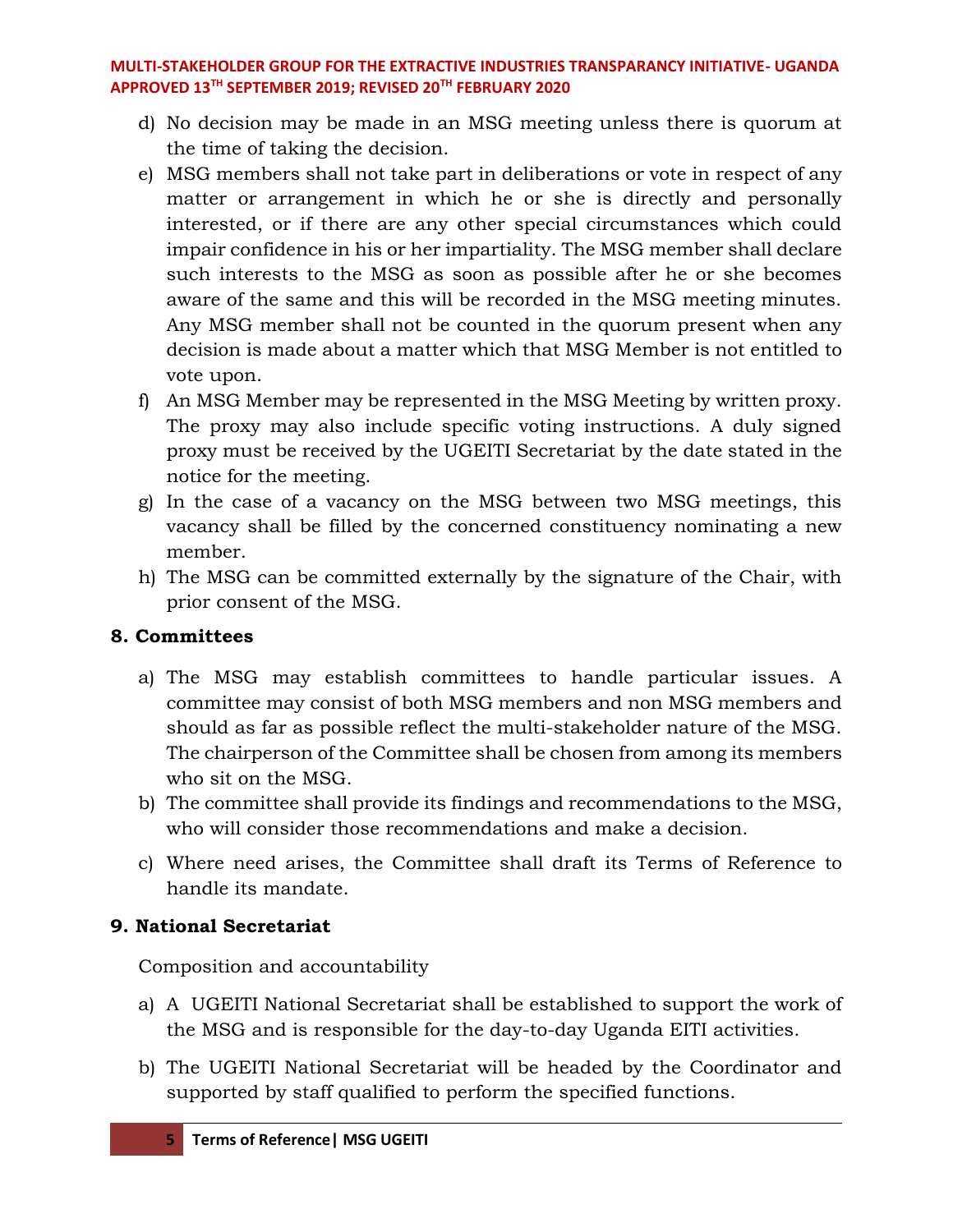- c) The UGEITI National Secretariat staff will be appointed by the Chairperson of the MSG.
- d) The UGEITI National Secretariat is accountable to the MSG, through the Coordinator. The Coordinator will provide the MSG with the UGEITI National Secretariat annual activity report for approval by the MSG.
- e) The activities of the UGEITI National Secretariat will be funded from the budget of the responsible institution, in this case the Ministry of Finance, Planning and Economic Development or any other source to be determined by the Ministry.

## **10. Functions of the UGEITI National Secretariat**

The functions of the UGEITI National Secretariat include the following;

- a) Providing support to the MSG on technical matters.
- b) Providing recommendations and advice to enable the MSG to make informed decisions.
- c) Preparing progress reports on EITI.
- d) Monitoring and evaluating the process and advising on compliance with the requirements.
- e) Following up on EITI commitments.
- f) Support the MSG by providing administrative support in convening MSG meetings and follow-up recommendation.
- g) Record keeping will be the sole responsibility of the UGEITI National Secretariat. It is expected that with time, all Uganda EITI documents will be published, including online.
- h) Communication and public relation activities to promote the work of the MSG; and keeping a central record on events and publicity on EITI in Uganda.
- i) Administering and reporting on the EITI budget and work plan.

# **11. Cessation of membership**

- a) A member may withdraw from the MSG upon written notification to the Chairperson of the MSG.
- b) A member of the MSG may be removed if-
	- (i) the nominating agency withdraws the nomination of that member; and

(ii) the appointing authority, on the recommendation of the MSG, terminates their membership on the grounds of breach of the code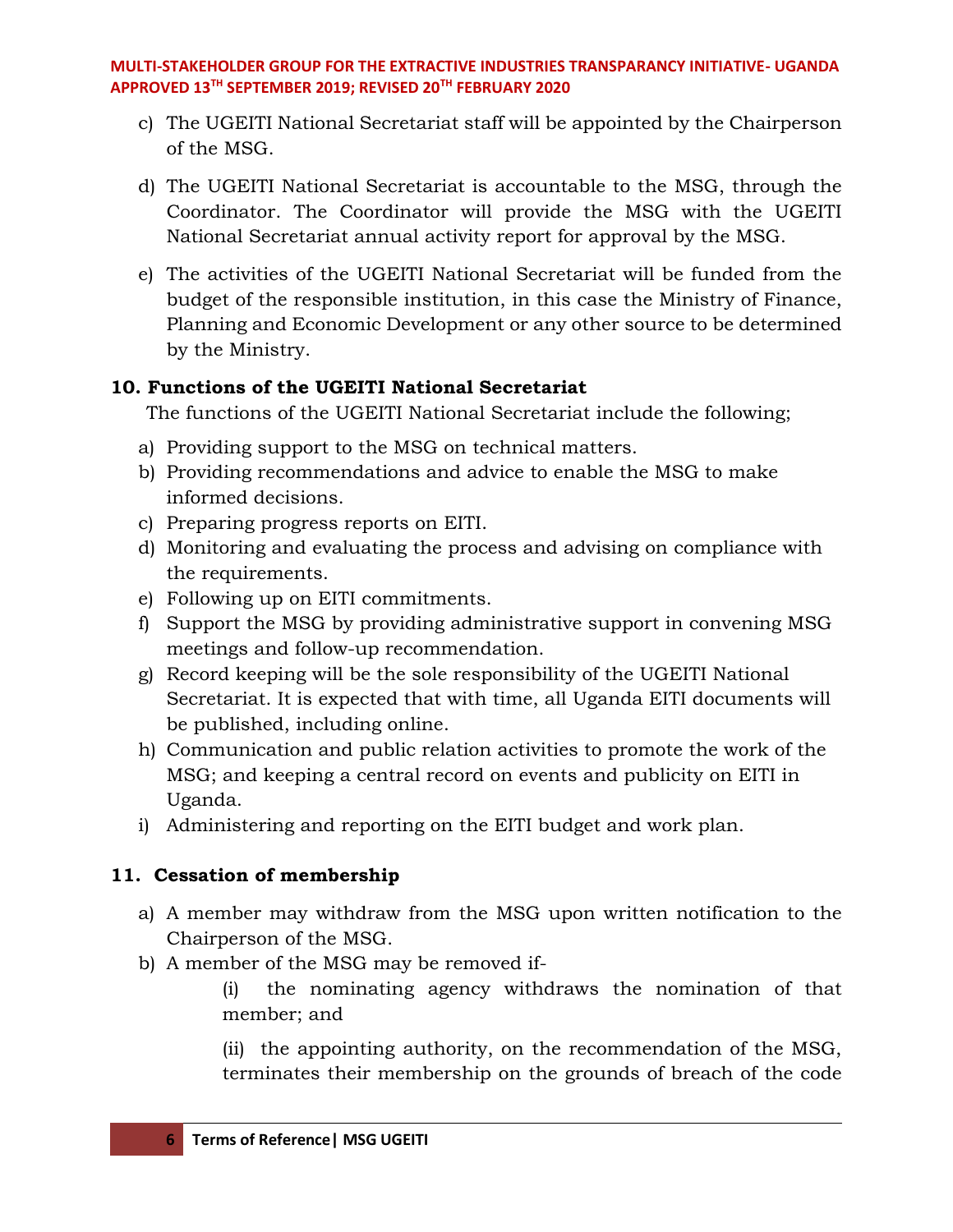of conduct or failure to attend at least three consecutive meetings of the MSG without notifying the chair.

### **12. Amendment**

These Terms of Reference may be amended by the MSG and a proposal for an amendment shall be communicated in writing to all MSG members two weeks in advance.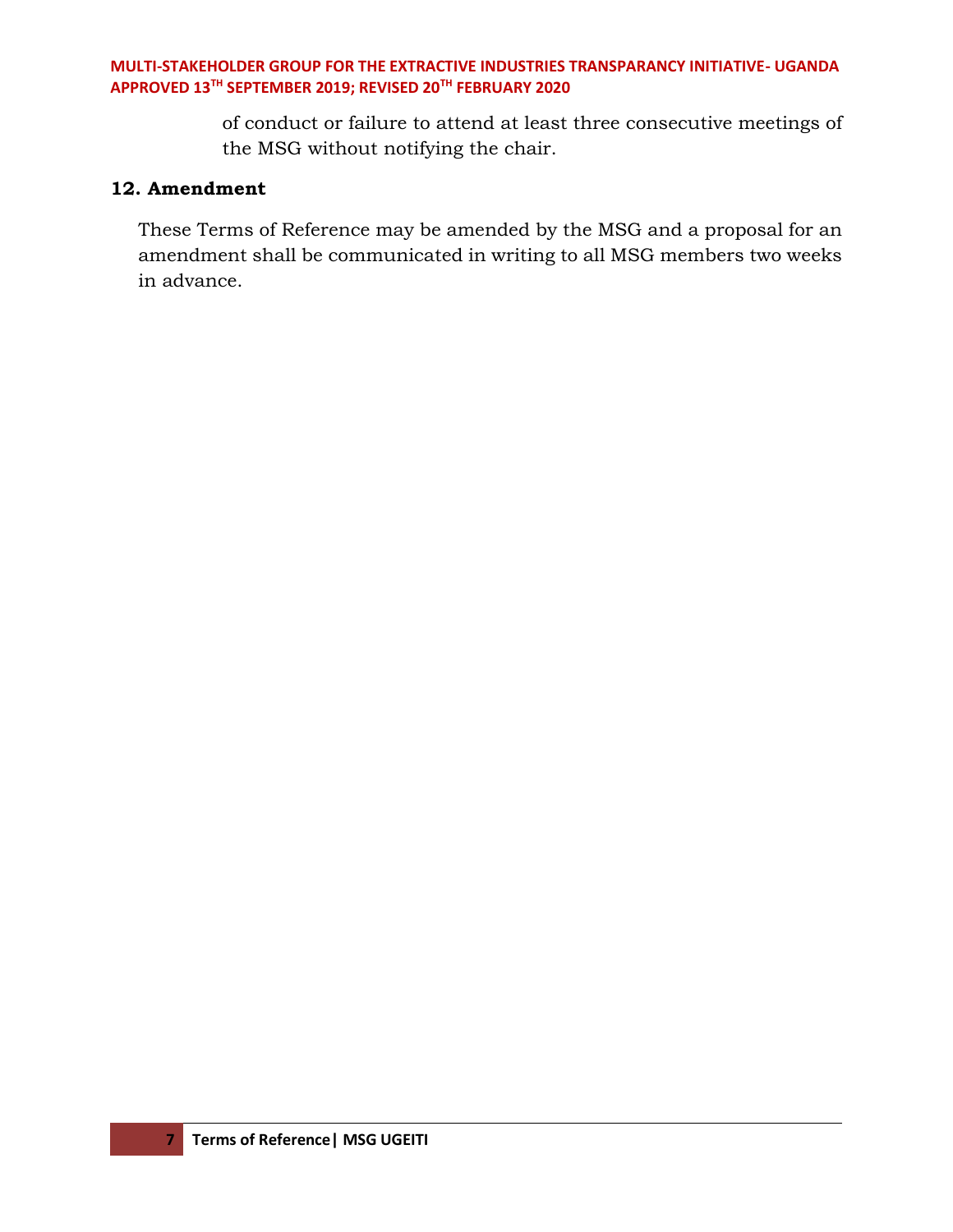### **SCHEDULE ONE**

### **MSG CODE OF CONDUCT**

### **1. Scope**

All members of the multi-stakeholder group (below referred to as "MSG Members") shall abide by this Code of Conduct.

### **2. Personal behaviour, integrity and values**

- a) MSG Members shall observe the highest standards of integrity and ethical conduct and shall act with honesty and propriety. Their personal and professional conduct should, at all times, command respect and confidence in their status as MSG Members of an association that promotes transparency, accountability and good governance.
- b) MSG Members should dedicate themselves to be leading by example and should represent the interests and mission of the EITI in good faith and with honesty and integrity in a manner that preserves and enhances public confidence in the EITI. Ensuring that his or her association with the EITI remains in good standing at all times.

### **3. Compliance**

MSG Members shall discharge their duties to the EITI in compliance with applicable national laws and regulations and with the EITI Rules, interests and objectives.

### **4. Respect for others**

MSG Members will respect the dignity, EITI-related needs and private lives of others and exercise proper authority and good judgment in their dealings with colleagues, members of the other EITI bodies, staff members, the general public and anyone whom they come in contact with during the discharge of their duties to the EITI.

### **5. Professionalism**

a) MSG Members should perform his or her assigned duties in a professional and timely manner and should use his or her best efforts to regularly participate in professional development activities.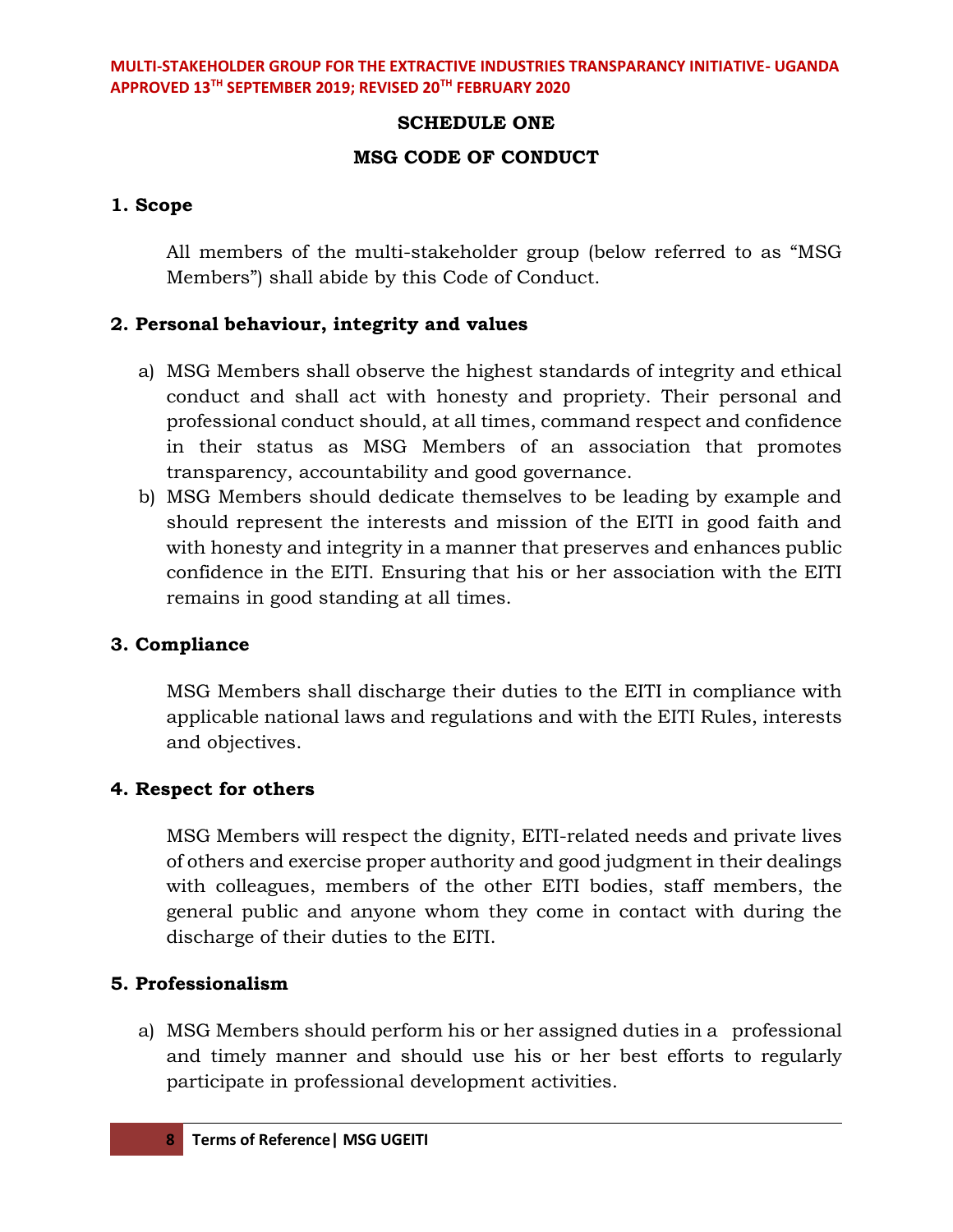b) Acting in the best interests of the Republic of Uganda and in the spirit of the UGEITI values at all times.

## **6. Discrimination**

MSG Members shall not engage in or facilitate any discriminatory or harassing behaviour directed toward anyone whom they come in contact with during the discharge of their duties to the EITI.

## **7. Confidentiality**

MSG Members shall not use any information that is provided in his or her role as an MSG Member and which is not already in the public domain in any manner other than in furtherance of his or her duties. MSG Members continue to be bound by this obligation for two years after termination of their mandate.

## **8. Expenditure of EITI resources and use of EITI property**

- a) MSG Members shall respect the principle of value-for-money and be responsible in the use of funds dedicated to the Uganda EITI. No MSG Member shall misuse EITI property or resources and will at all times keep EITI property secure and not allow any person not appropriately authorized to have or use such property.
- b) MSG Members may receive an allowance in the course of fulfillment of their duties.
- c) MSG members shall provide goods or services to the EITI as a paid vendor to the EITI only after full disclosure to, and advance approval by the Uganda EITI multi-stakeholder group.

## **9. Conflict of interest and abuse of position**

- a) MSG Members shall at all-time act in the best interest of the Uganda EITI and not for interests such as personal and private benefits or financial enrichment.
- b) MSG Members shall avoid conflicts of private interest. For the purposes of this Code of Conduct, a conflict of interest is a situation or circumstance in which interests of an MSG Member influence or may influence the objective and impartial performance of their official Uganda EITI duties. In this regard, private interests include any advantage for themselves, their families or personal acquaintances.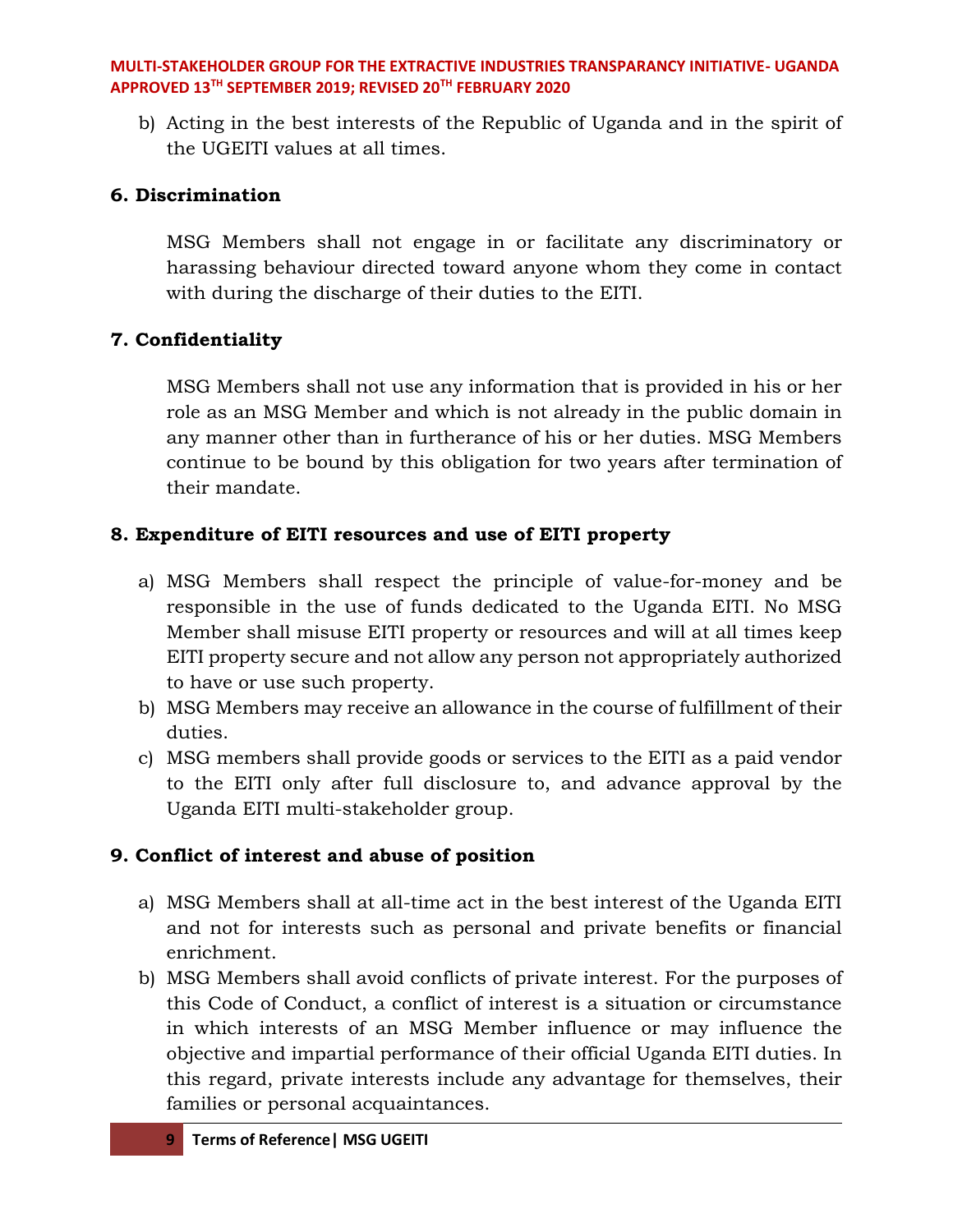- c) MSG Members finding themselves in such a situation must excuse themselves and inform the multi-stakeholder group of such excusal. Specifically, Office Holders shall follow these guidelines:
- d) Avoid placing (and avoid the appearance of placing) one's own self-interest or any third-party interest above that of the EITI; while the receipt of incidental personal or third-party benefit may necessarily flow from certain EITI-related activities, such benefit must be merely incidental to the primary benefit to the EITI and its purposes. Any allowances set, paid or obtained should be based on reasonable actual costs and good practice.
- e) Refrain from overstepping the conferred powers. MSG Members shall not abuse EITI office by improperly using EITI's staff, services, equipment, resources, or property for personal or third-party gain or pleasure; MSG Members shall not represent to third parties that their authority as an MSG Member extends any further than that which it actually extends.
- f) Do not engage in any outside personal activities that could, directly or indirectly, adversely affect the EITI.

### **10. Gifts, trips and entertainment**

MSG members shall not solicit or accept gifts, gratuities, honoraria, free trips, personal property, or any other item of value from any person or entity that are intended to be, or that can reasonably be perceived to be, a direct or indirect inducement to provide special treatment to such donor with respect to matters pertaining to the EITI.

### **11. Implementation**

The national secretariat is responsible for making MSG members familiar with this code of conduct and for providing advice and, if required, training on the interpretation and implementation thereof.

### **12. Contravention of the code**

MSG members with a concern related to the potential violation of this code of conduct shall bring such issues to the attention of the MSG for consideration in accordance with the EITI Principles and the EITI Standard.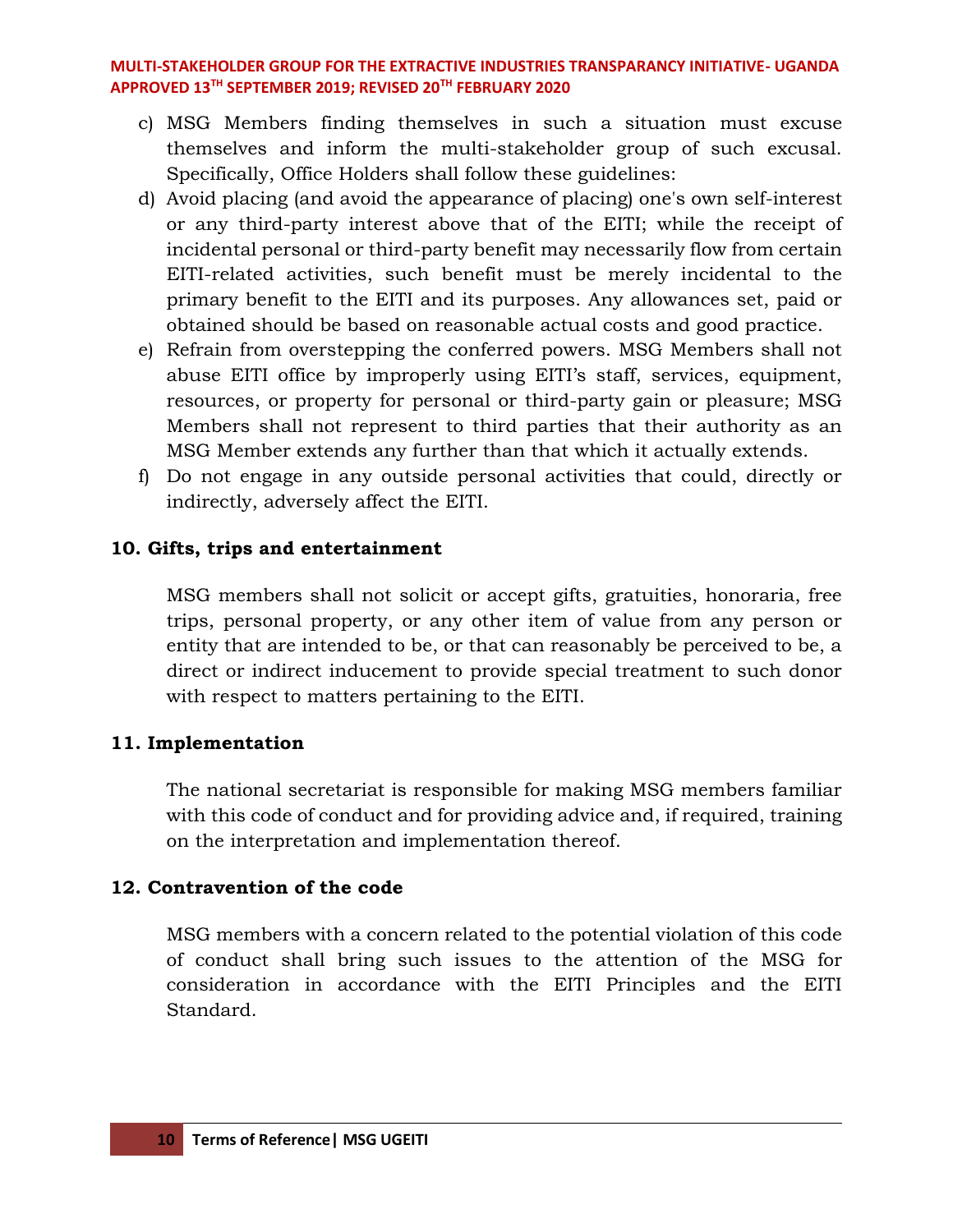#### **SCHEDULE TWO**

#### **DEFINITIONS**

Constituency- Group of the MSG Members, which represents the Government, Companies or Civil society as spelt out in Schedule Three. Committee- A group of selected MSG Members tasked by the MSG to handle a specific assignment. EITI report- Report that is submitted by the EITI implementing country, which shall meet the requirements, set in the EITI Standard. EITI Standard- The current Extractive Industries Transparency Initiative standard in force. Expert- Specialist with expertise on the matters discussed by the MSG, who can be involved in the EITI implementation process on a paid or voluntary basis. Independent Administrator- Organization, which, according to the Terms of Reference approved by the MSG, generates the EITI report of the Republic of Uganda. Observer- A person, not being a member of the MSG, who is invited to participate in the MSG Meeting. UGEITI- Uganda Extractive Industries Transparency Initiative. UGEITI National Secretariat- The national secretariat of the Uganda Extractive Industries Transparency Initiative. Validation- The process of assessing performance and promoting dialogue and learning at the country level. It also safeguards the integrity of the EITI by holding implementing countries to the same global standard.